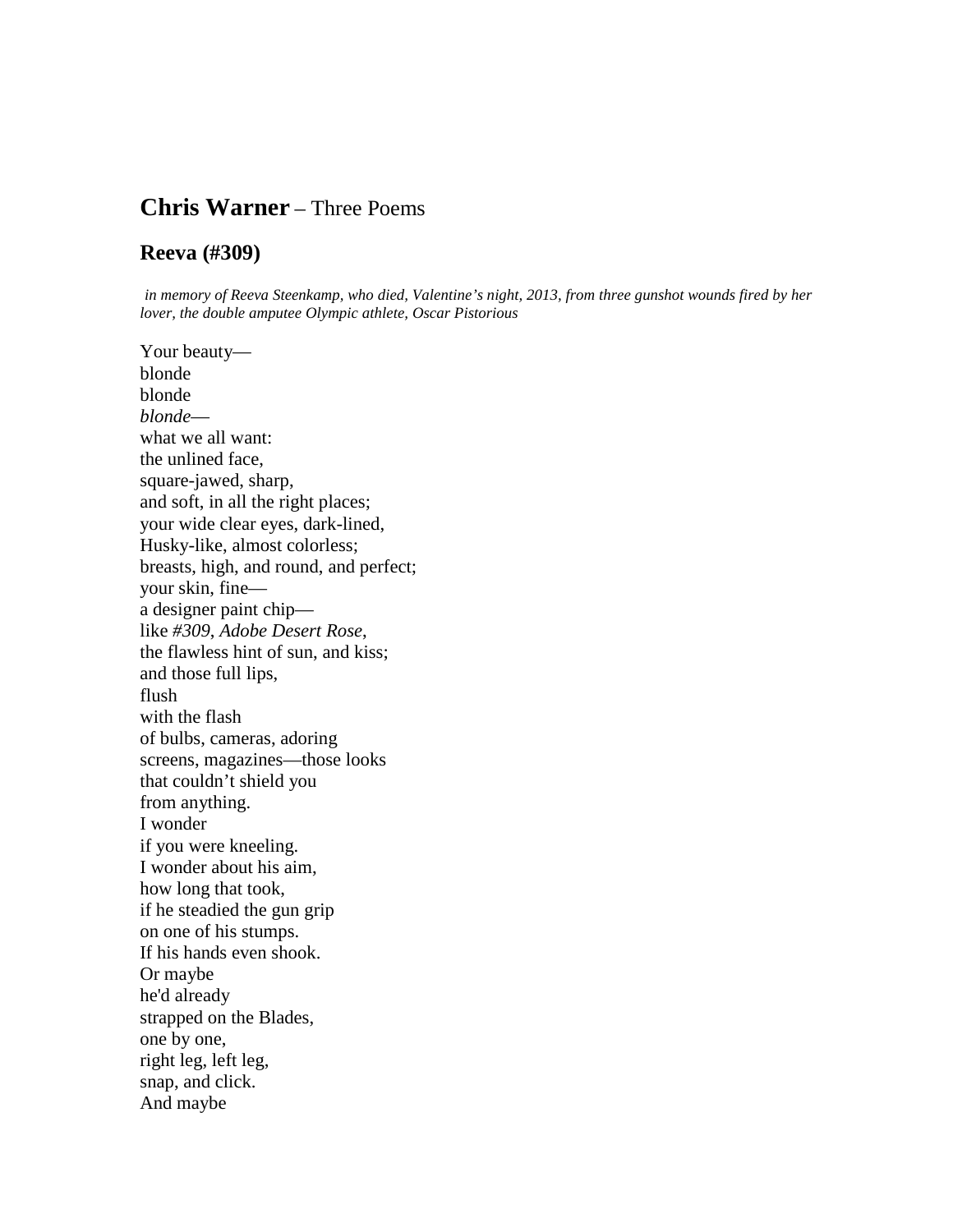you were waiting, listening, holding your breath. Maybe you could hear him. Maybe there was hope. Did you call out his name? I wonder if your bathroom was cool and dim, and if it echoed, softly, like mine does. If it was pretty. If you had time between shots to scream.

### **Ice**

#### *for MRM*

It's just another day in the shrunken city, and by *city*, I mean blizzard wind on high pitch piercing the one thin line of this white-out snow-coat cul-de-sac—who can tell if there ever were nitrous oxide night lights or sodium or whatever's true, or warm-like, or concrete anything it's just one more next day in melodramatic silence, no text messaging, no one-word snide or blame, it's all non-response, it's 'super-busy,' this girl's minute-by-minute 'super-fun' clown posts on her social network fried cats, or balls, and weed-faced women, or fuzzy half-naked boys or babies flying and by *girl*, I mean who—or what—showed up at the side door: that unfilter and grey beige cheek blotch, the skitter eye, the broken black nail hand, this five foot ten wonder of dope bloat ankle and twenty three less pounds, stone body, flat face —this girl—hard mouth raging down the one line left on an open phone, and by *open*, I mean when three Friday morning miles equals two more hours, and then another, waiting, and where are you, please pick up the phone, and just come, and pacing and by *hours,* I mean the best vein left in the next-town-over's frozen needle park, littered with twist